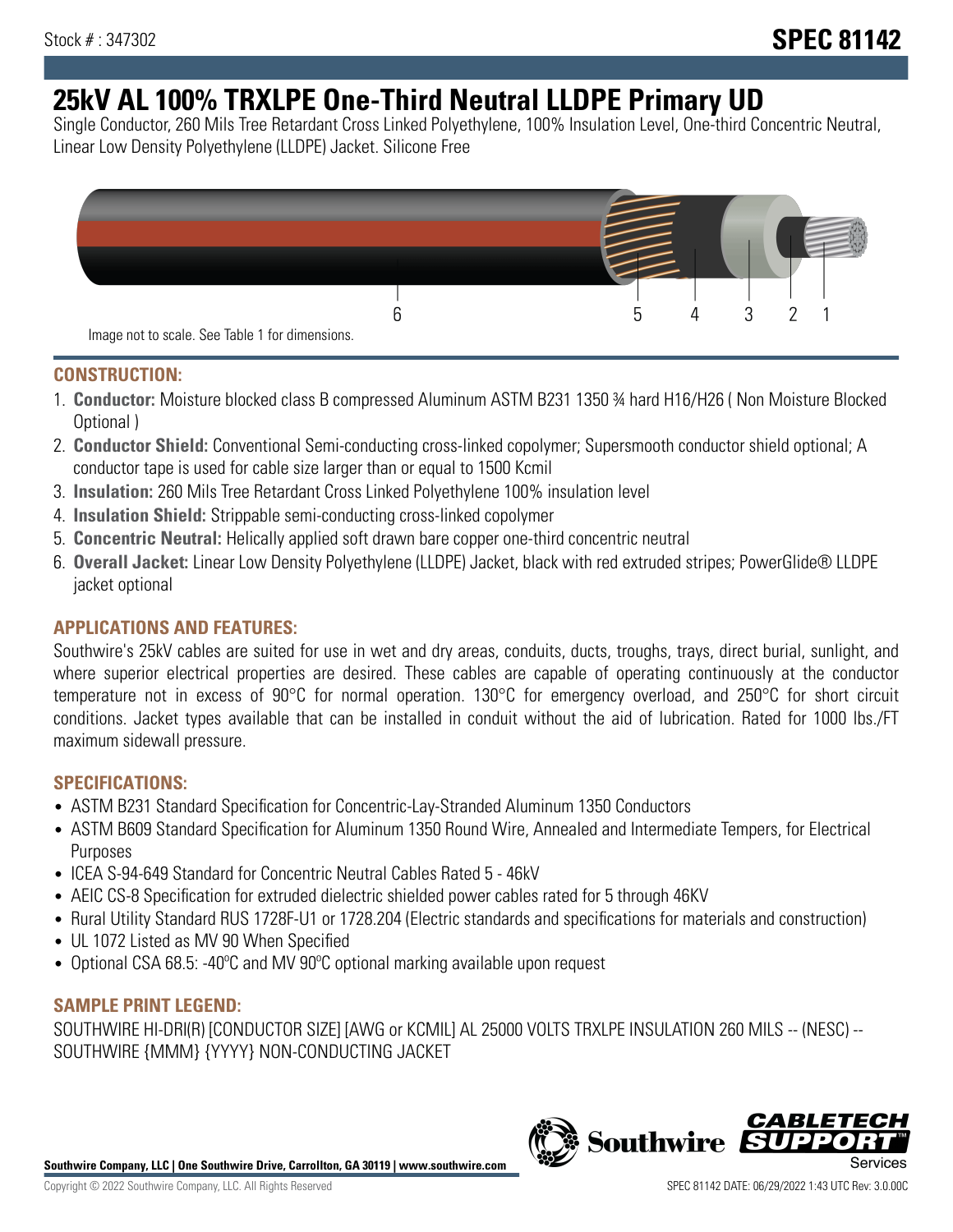## Stock # : 347302 **SPEC 81142**

### **Table 1 – Weights and Measurements**

| Stock<br>  Number | Cond.<br><b>Size</b> | <b>Diameter</b><br>Over<br>Conductor | <b>Diameter</b><br>Over<br>Insulation | lnsul.<br>Thickness | <b>Diameter</b><br>Over.<br>Insulation<br><b>Shield</b> | Concentric<br><b>Neutral</b> | Neutral DC<br>Resistance<br>$25^{\circ}$ C | Jacket<br><b>Thickness</b> | Approx.<br>0D | Approx.<br>Weight    | Min<br><b>Bending</b><br>Radius | Max Pull<br>Tension* <sup>1</sup> |
|-------------------|----------------------|--------------------------------------|---------------------------------------|---------------------|---------------------------------------------------------|------------------------------|--------------------------------------------|----------------------------|---------------|----------------------|---------------------------------|-----------------------------------|
|                   | AWG/<br>Kcmil        | inch                                 | inch                                  | mil                 | inch                                                    | No. x AWG                    | $\Omega$ /1000ft                           | mil                        | inch          | Ib<br><b>Y1000ft</b> | inch                            | $\mathsf{lb}$                     |
| 347302            | 1000<br>(61)         | 1.117                                | .692                                  | 260                 | .822                                                    | 20x10                        | 0.052                                      | 80                         | 2.186         | 2765                 | 17.4                            | 6000                              |

All dimensions are nominal and subject to normal manufacturing tolerances

◊ Cable marked with this symbol is a standard stock item

\* Pulling tension based on pulling eye directly connected to conductor

§ SuperSmooth Conductor Shield and CSA Listed

! SuperSmooth Conductor Shield

^ Solid Black Jacket

### **Table 2 – Electrical and Engineering Data**

| Cond.<br>Size | 'DC<br>Resistance<br>@25°C | АC<br>Resistance<br>$\oslash$ 90°C | Capacitive<br>Reactance @<br>60Hz | Inductive<br>Reactance<br>@ 60Hz | <b>Charging</b><br>Current | <b>Dielectric</b><br>Loss. | Zero<br>Sequence<br>Impedance* | Positive<br>Sequence<br>Impedance* | Short<br>Circuit<br>Current <sup>@</sup><br>30 Cycle | Allowable<br>Ampacity in<br>Duct 90°C1 | Allowable<br>Ampacity<br><b>Directly</b><br>Buried 90°C‡ |
|---------------|----------------------------|------------------------------------|-----------------------------------|----------------------------------|----------------------------|----------------------------|--------------------------------|------------------------------------|------------------------------------------------------|----------------------------------------|----------------------------------------------------------|
| AWG/<br>Kcmil | $\Omega/1000$ ft           | $\Omega/1000$ ft                   | $M\Omega^*1000$ ft                | $\Omega/1000$ ft                 |                            | A/1000ft W/1000ft          | $0/1000$ ft                    | $\Omega$ /1000ft                   | Amp                                                  | Amp                                    | Amp                                                      |
| 1000<br>(61)  | 0.0177                     | 0.023                              | 0.025                             | 0.036                            | 0.578                      | 2.501                      | $ 0.077 + i0.027$              | $0.029 + j0.033$                   | 18488.1                                              | 520                                    | 620                                                      |

\* Calculations are based on three cables triplexed / concentric shield / Conductor temperature of 90°C / Shield temperature of 45°C / Earth resistivity of 100 ohmsmeter

† Ampacities are based on Figure 7 of ICEA P-117-734 (Single circuit trefoil, 100% load factor, 90°C conductor temperature, earth RHO 90, 36" burial depth) ‡ Ampacities are based on Figure 1 of ICEA P-117-734 (Single circuit trefoil, 100% load factor, 90°C conductor temperature, earth RHO 90, 36" burial depth)

### **Table 3 – Weights and Measurements (Metric)**

| Stock<br>Number | Cond.<br><b>Size</b> | <b>Diameter</b><br>Over<br>Conductor | Diameter<br>Over<br>Insulation | Insul.<br><b>Thickness</b> | <b>Diameter</b><br>Over<br>Insulation<br><b>Shield</b> | Concentric<br><b>Neutral</b> | Neutral DC<br>Resistance<br>$25^{\circ}C$ | Jacket<br><b>Thickness</b> | Approx.<br>OD | Approx.<br>Weight | Min<br>Bending | Max Pull<br>Tension* |
|-----------------|----------------------|--------------------------------------|--------------------------------|----------------------------|--------------------------------------------------------|------------------------------|-------------------------------------------|----------------------------|---------------|-------------------|----------------|----------------------|
|                 | AWG/<br>Kcmil        | mm                                   | mm                             | mm                         | mm                                                     | No. x AWG                    | $\Omega$ /km                              | mm                         | mm            | ka/km             | mm             | newton               |
| 347302          | 1000<br>(61)         | 28.37                                | 42.98                          | 6.60                       | 46.28                                                  | 20x10                        | 0.17                                      | 2.03                       | 55.52         | 4115              | 441.96         | 26700                |

All dimensions are nominal and subject to normal manufacturing tolerances

◊ Cable marked with this symbol is a standard stock item

\* Pulling tension based on pulling eye directly connected to conductor

§ SuperSmooth Conductor Shield and CSA Listed

! SuperSmooth Conductor Shield

^ Solid Black Jacket

## **Table 4 – Electrical and Engineering Data (Metric)**

| Cond.<br>Size | 'DC<br>Resistance<br>@25°C | АC<br>Resistance<br>$@90^{\circ}C$ | Capacitive<br>Reactance<br>@ 60Hz | Inductive<br>Reactance<br>@ 60Hz | Charging<br>Current | Dielectric<br>LOSS. | Zero<br>Sequence<br>Impedance* | Positive<br>Sequence<br>Impedance* | Short<br>Circuit<br>Current $@'$<br>30 Cycle | Allowable<br>Ampacity in<br>Duct 90°Ct | <b>Allowable</b><br>Ampacity<br>Directly<br>Buried 90°C‡ |
|---------------|----------------------------|------------------------------------|-----------------------------------|----------------------------------|---------------------|---------------------|--------------------------------|------------------------------------|----------------------------------------------|----------------------------------------|----------------------------------------------------------|
| AWG/<br>Kcmil | $\Omega$ /km               | $\Omega$ /km                       | $M\Omega^*$ km                    | $\Omega$ /km                     | A/km                | W/km                | $\Omega/1000$ ft               | $\Omega/1000$ ft                   | Amp                                          | Amp                                    | Amp                                                      |
| 1000<br>(61)  | 0.0581                     | 0.08                               | 0.0076                            | 0.1181                           | .896                | 8.2054              | $0.077 + j0.027$               | $0.029 + 0.033$                    | 18488.1                                      | 520                                    | 620                                                      |



CABLE

UPPOR

IS

**Southwire**